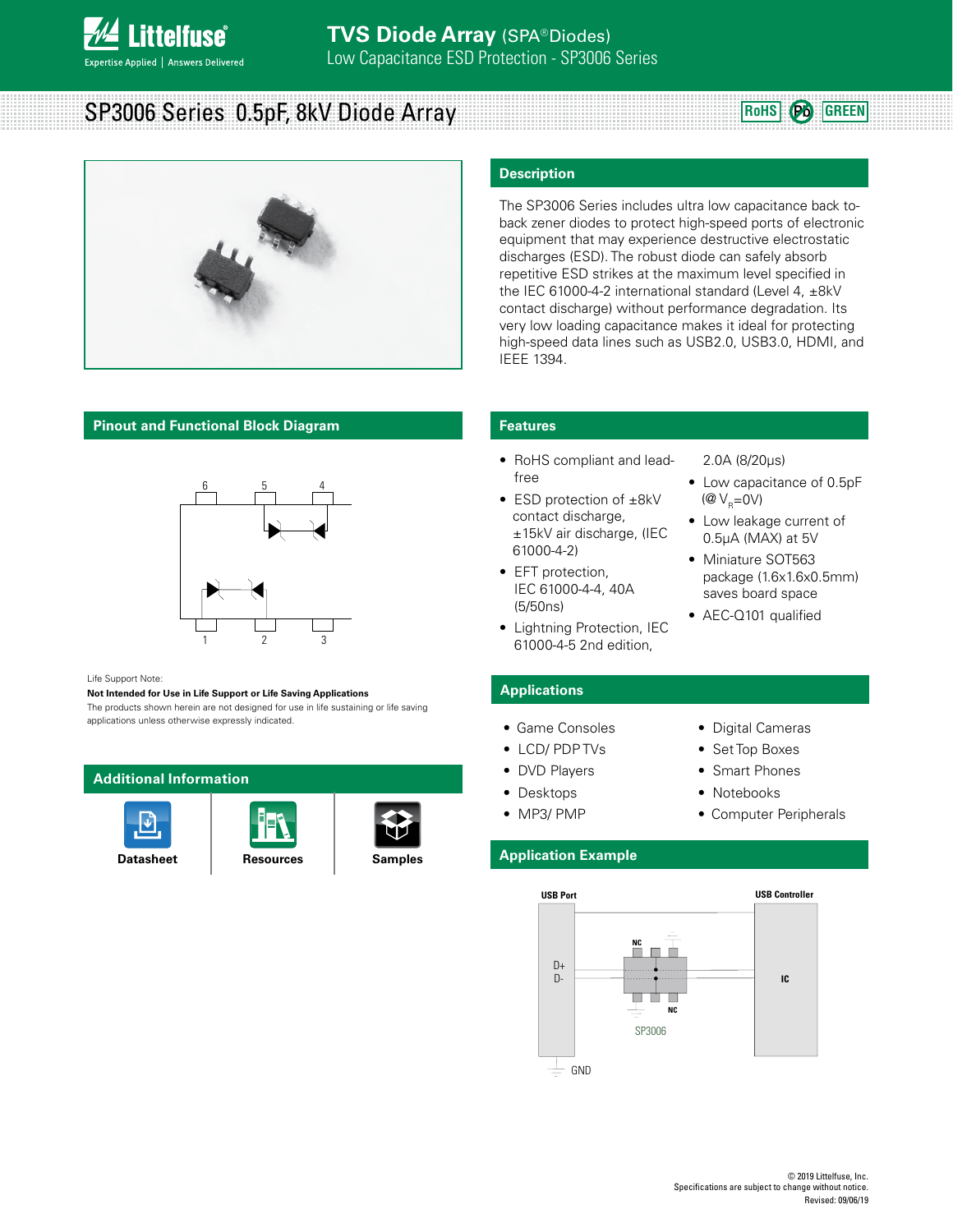

| <b>Absolute Maximum Ratings</b> |                                       |                |              |  |  |
|---------------------------------|---------------------------------------|----------------|--------------|--|--|
| <b>Symbol</b>                   | <b>Parameter</b>                      | <b>Value</b>   | <b>Units</b> |  |  |
| <sup>1</sup> PP                 | Peak Current (t <sub>n</sub> =8/20µs) | 2.0            | А            |  |  |
| $T_{_{OP}}$                     | <b>Operating Temperature</b>          | -40 to 125     | $^{\circ}C$  |  |  |
| STOR                            | Storage Temperature                   | $-55$ to $150$ | $^{\circ}$   |  |  |

**CAUTION:** Stresses above those listed in "Absolute Maximum Ratings" may cause permanent damage to the device. This is a stress only rating and operation of the device at these or any other conditions above those indicated in the operational sections of this specification is not implied.

### **Thermal Information**

| Parameter                                      | Rating         | Units   |
|------------------------------------------------|----------------|---------|
| Storage Temperature Range                      | $-55$ to $150$ | $\circ$ |
| Maximum Junction Temperature                   | 150            | $\circ$ |
| Maximum Lead Temperature<br>(Soldering 20-40s) | 260            | $\circ$ |

### **Electrical Characteristics (T<sub>op</sub>=25°C)**

| ◡                                  |                             |                                                  |            |            |            |              |
|------------------------------------|-----------------------------|--------------------------------------------------|------------|------------|------------|--------------|
| <b>Parameter</b>                   | <b>Symbol</b>               | <b>Test Conditions</b>                           | <b>Min</b> | <b>Typ</b> | <b>Max</b> | <b>Units</b> |
| Reverse Breakdown Voltage          | $V_{\text{BR}}$             | $I_{n} = 5mA$                                    | 9.0        |            |            | V            |
| Reverse Standoff Voltage           | $\mathsf{V}_{\mathsf{RWM}}$ | $I_n \leq 1 \mu A$                               |            |            | 6          | V            |
| Reverse Leakage Current            | LEAK                        | $V_{\rm g} = 5V$                                 |            |            | 0.5        | μA           |
| Clamp Voltage <sup>1</sup>         | $V_c$                       | $I_{\text{pp}}$ =1A, t <sub>n</sub> =8/20µs, Fwd |            | 12.5       |            |              |
|                                    |                             | $I_{\rm pp}$ =2A, t <sub>n</sub> =8/20µs, Fwd    |            | 15.0       |            |              |
| ESD Withstand Voltage <sup>1</sup> | $V_{ESD}$                   | IEC 61000-4-2 (Contact)                          | ±8         |            |            | kV           |
|                                    |                             | IEC 61000-4-2 (Air)                              | ±15        |            |            | kV           |
| Diode Capacitance <sup>1</sup>     | <b>C</b> <sub>I/O-I/O</sub> | Reverse Bias=0V                                  |            | 0.5        |            | pF           |

**Note:** 1. Parameter is guaranteed by design and/or device characterization.

### **Capacitance vs. Reverse Voltage**



### **Pulse Waveform**

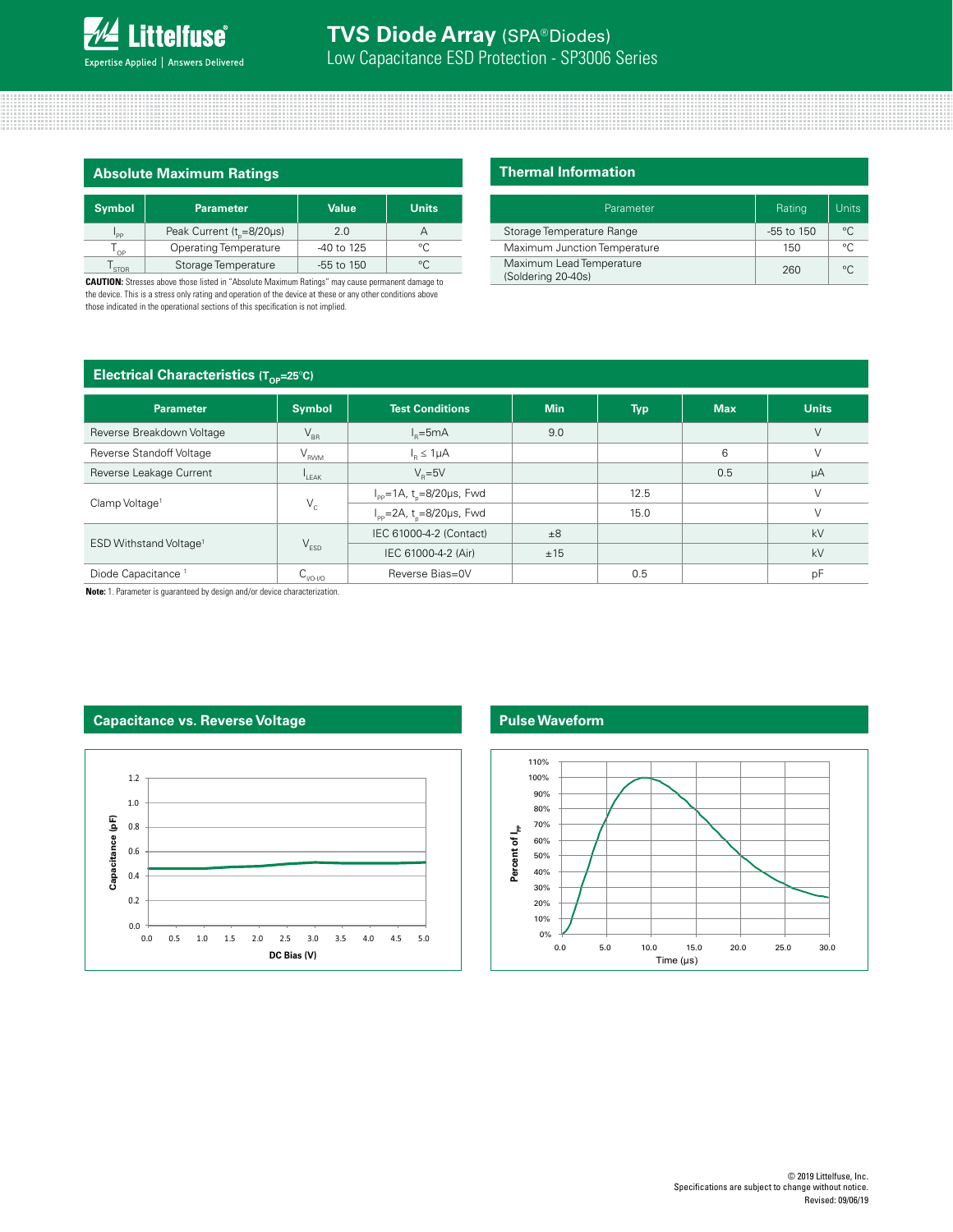

| <b>Reflow Condition</b>                         | Pb - Free assembly                                |                    |  |
|-------------------------------------------------|---------------------------------------------------|--------------------|--|
|                                                 | - Temperature Min $(T_{s(min)})$                  | $150^{\circ}$ C    |  |
| <b>Pre Heat</b>                                 | - Temperature Max $(T_{s(max)})$                  | $200^{\circ}$ C    |  |
|                                                 | - Time (min to max) $(t_2)$                       | $60 - 180$ secs    |  |
|                                                 | Average ramp up rate (Liquidus) Temp (T,) to peak | 3°C/second max     |  |
| $T_{\rm s(max)}$ to $T_{\rm L}$ - Ramp-up Rate  |                                                   | 3°C/second max     |  |
| <b>Reflow</b>                                   | - Temperature (T <sub>1</sub> ) (Liquidus)        | $217^{\circ}$ C    |  |
|                                                 | - Temperature (t)                                 | $60 - 150$ seconds |  |
| Peak Temperature (T <sub>n</sub> )              |                                                   | $260^{+0/5}$ °C    |  |
| Time within 5°C of actual peak Temperature (t)  |                                                   | $20 - 40$ seconds  |  |
| Ramp-down Rate                                  |                                                   | 6°C/second max     |  |
| Time 25°C to peak Temperature (T <sub>p</sub> ) |                                                   | 8 minutes Max.     |  |
| Do not exceed                                   |                                                   | $260^{\circ}$ C    |  |



### **Product Characteristics**

| <b>Lead Plating</b>        | Pre-Plated Frame        |
|----------------------------|-------------------------|
| <b>Lead Material</b>       | Copper Alloy            |
| <b>Lead Coplanarity</b>    | 0.0004 inches (0.102mm) |
| <b>Substitute Material</b> | Silicon                 |
| <b>Body Material</b>       | Molded Epoxy            |
| Flammability               | UL 94 V-0               |

Notes :

1. All dimensions are in millimeters 2. Dimensions include solder plating.

3. Dimensions are exclusive of mold flash & metal burr.

4. Blo is facing up for mold and facing down for trim/form, i.e. reverse trim/form. 5. Package surface matte finish VDI 11-13.

**SP 3006 T G 02 X**

G= Green TVS Diode Arrays

Package X = SOT563

T= Tape & Reel

**Part Numbering System**

Series

(SPA® Diodes)

Number of Channels<br>02 = 2 channel

| <b>Ordering Information</b> |         |                |                 |  |  |
|-----------------------------|---------|----------------|-----------------|--|--|
|                             |         |                |                 |  |  |
| <b>Part Number</b>          | Package | <b>Marking</b> | Min. Order Qty. |  |  |
| SP3006-02XTG                | SOT563  | $1*2$          | 3000            |  |  |

# **Part Marking System**